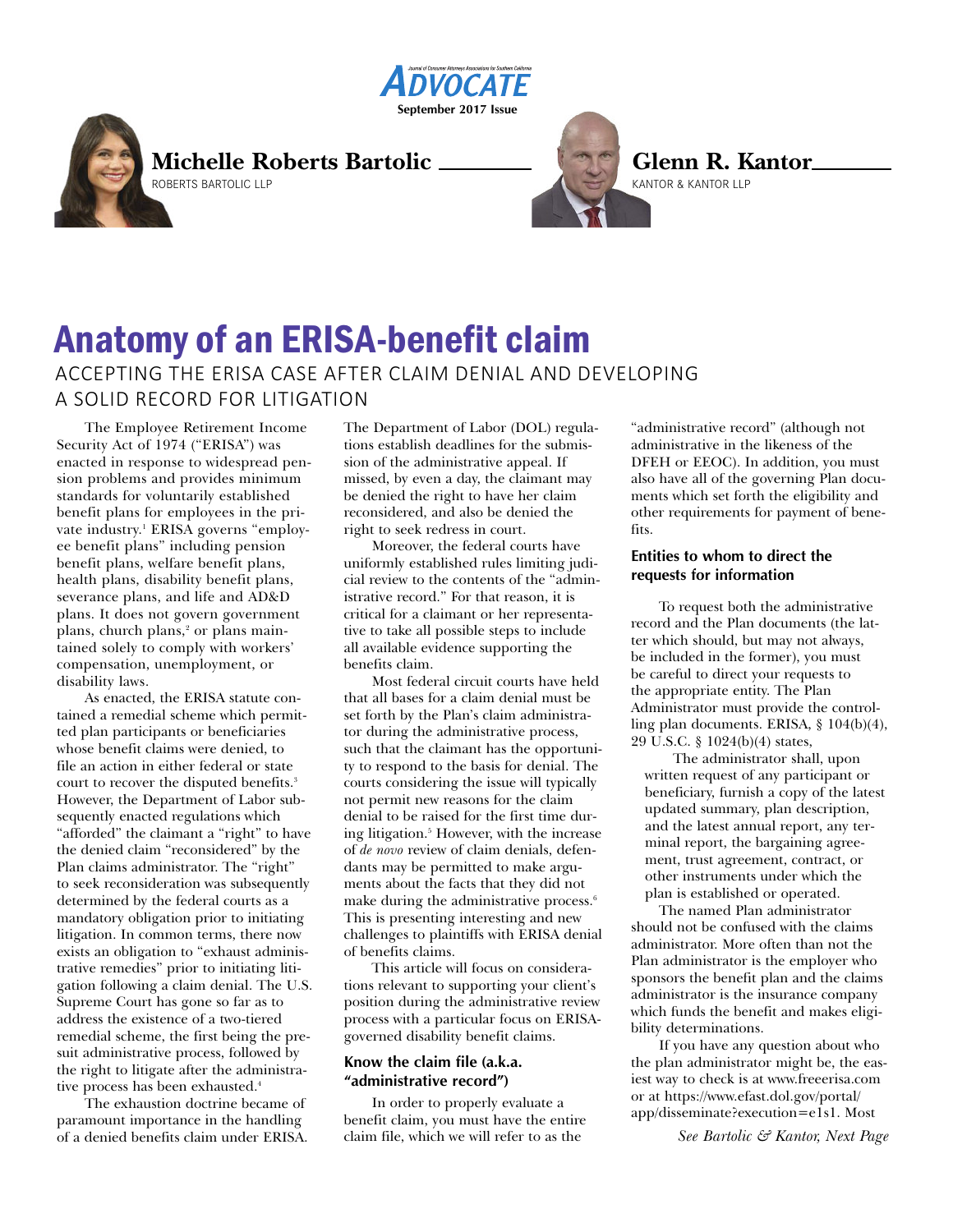

health and welfare benefit plans are required to file Form 5500 and these forms set forth the Plan's administrator.

However, with respect to the administrative record, the Plan Administrator is typically not the entity which maintains the record because either the insurance company or a third-party administrator ("TPA") makes the benefits decision. In these situations, the requests for the administrative record should also be made to the insurance company or TPA. It is a good practice to send both the request for Plan documents and the administrative record to the Plan administrator and claims administrator simultaneously. Here is an example of a request for Plan documents and the administrative record:

Pursuant to ERISA § 104(b)(4), 29 U.S.C. § 1024(b)(4), Mr. \_\_\_\_\_\_\_ hereby requests all Plan documents for the Plan, including but not limited to a copy of the latest updated summary, plan description, and the latest annual report, any terminal report, the bargaining agreement, trust agreement, contract, or other instruments under which the plan is established or operated.

In addition, pursuant to Section 503 of ERISA, 29 U.S.C. § 1133, and applicable Department of Labor regulations, including 29 C.F.R. §  $2560.503-1(h)(2)(iii)$ , Mr. requests all documents relevant to his claim for benefits that are in your office's possession or control. Under 29 C.F.R. § 2560.503-1(m)(8), a document, record, or other information is "relevant to a claim for benefits" if it:

(i) Was relied upon in making the benefit determination;

(ii) Was submitted, considered, or generated in the course of making the benefit determination, without regard to whether such document, record, or other information was relied upon in making the benefit determination;

(iii) Demonstrates compliance with the administrative processes and safeguards required pursuant to paragraph (b)(5) of this section in making the benefit determination; or

(iv) In the case of . . . a plan providing disability benefits, constitutes a statement of policy or guidance with respect to the plan concerning the denied treatment option or benefit for the claimant's diagnosis, without regard to whether such advice or statement was relied upon in making the benefit determination.

If at all feasible, <sup>7</sup> one should review the Plan documents and administrative record before making a decision to take a case.

# **Reviewing the governing plan documents**

Plan sponsors are required to establish the Plan pursuant to a written instrument that complies with ERISA § 402; 29 U.S.C. § 1102. In addition, Plan sponsors are required to have a Summary Plan Description ("SPD") in compliance with ERISA § 102; 29 U.S. Code § 1022. Especially in light of the U.S. Supreme Court's decision in *Cigna Corp. v. Amara*, 131 S. Ct. 1866 (2011), which held that disclosures set forth in ERISA-required SPDs could not be enforced as terms of the plan itself, it is important to have the actual Plan document rather than just the summary of its terms. Sometimes provisions in an SPD conflict with the terms of the Plan, and in most circumstances the terms of the Plan will trump disclosures set forth in an SPD. In some cases there may only be an SPD and not a formal plan document. In these circumstances, a court will likely enforce the terms of the SPD as the terms of the Plan.

#### **Statutory document penalties**

An ERISA plan administrator has a duty to respond to written requests for information. ERISA § 502(c)(1), 29 U.S.C.  $\S$  1132(c)(1) provides for a penalty for any administrator,

(B) who fails or refuses to comply with a request for any information which such administrator is required by this subchapter to furnish to a participant or beneficiary (unless such failure or refusal results from matters reasonably beyond the control of the

administrator) by mailing the material requested to the last known address of the requesting participant or beneficiary within 30 days after such request may in the court's discretion be personally liable to such participant or beneficiary in the amount of up to \$100 a day from the date of such failure or refusal, and the court may in its discretion order such other relief as it deems proper. For purposes of this paragraph, each violation described in subparagraph (A) with respect to any single participant, and each violation described in subparagraph (B) with respect to any single participant or beneficiary, shall be treated as a separate violation.

The limit was increased to \$110 for violations after July 29, 1997. <sup>8</sup> The reason it is important to request Plan documents from the proper entity is because a court will likely not award penalties against a claims administrator for failing to produce the Plan documents.

# **Practical considerations of representation**

When you are first contacted by the potential client, and you have determined that ERISA applies to her claim, the first area of inquiry must be to determine the procedural posture of the claim. If it has been denied, has the appeal time run without an appeal having been submitted? Has the claimant submitted his or her own appeal? Does the Plan afford a right to file a second appeal, and is there still time to file the second appeal? If you do have time to prepare an appeal for the potential client, do you have enough time to properly appeal?

Each of the foregoing presents its own special considerations and problems. If the time to submit the appeal has already run, there is likely little or nothing you can do to assist the claimant. If the claims administrator refuses to accept a late appeal, the courts are not forgiving in allowing late filed appeals. However, all may not be lost. The DOL regulations require that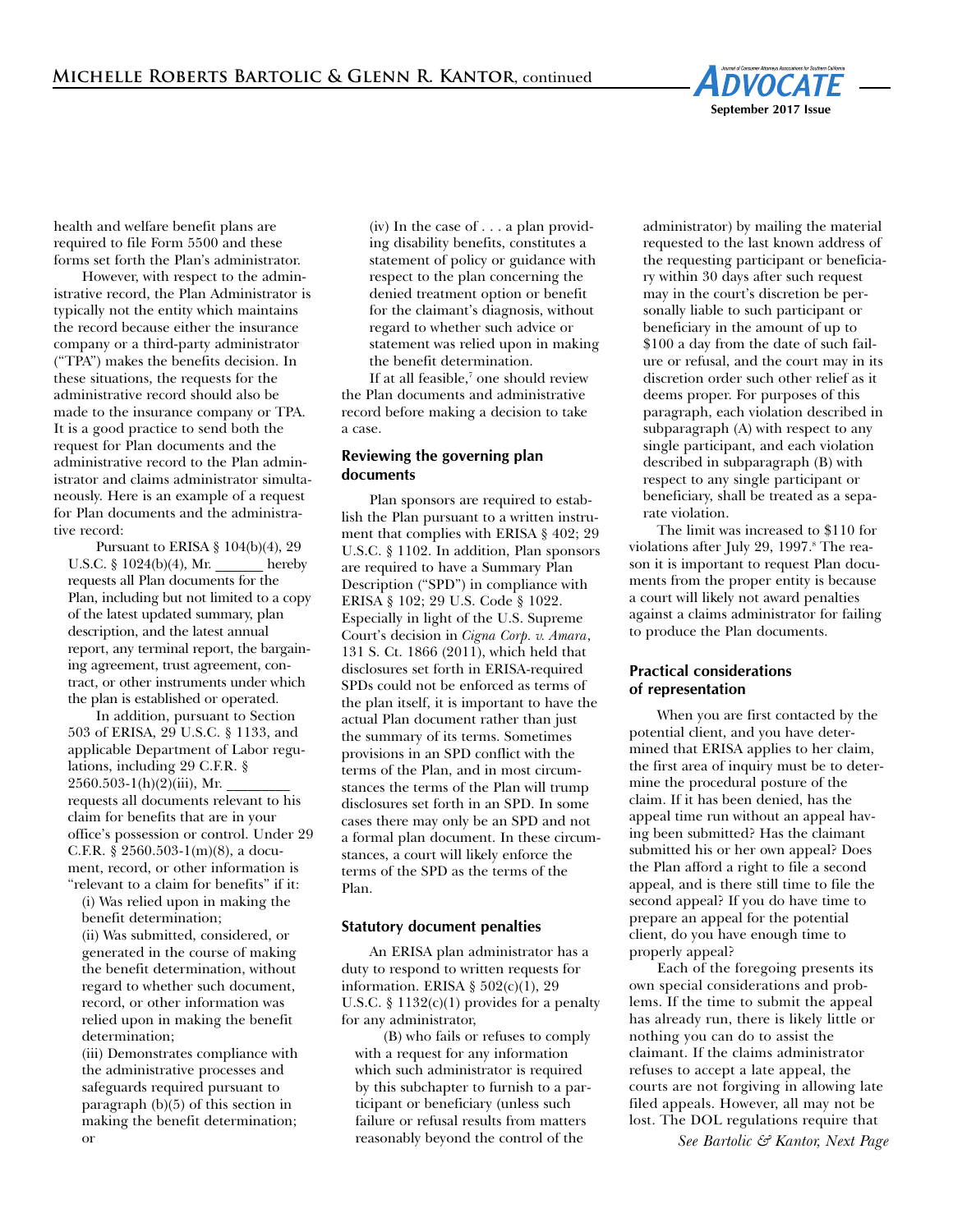

the claimant be advised of her appeal rights. If not properly advised, the claimant cannot be barred from litigation. Also, some courts will only mandate that the administrative remedies be exhausted if the Plan mandates that an appeal be submitted as a prerequisite to bring litigation. It is the rare Plan that does not contain such a requirement, but if it is your only possible way to save your client's case, it is imperative you read the Plan and the SPD to determine your client's rights and obligations.

If your client has not submitted an appeal, and the time to do so is so limited that you don't feel you can properly represent the client's interest, you can seek an extension of time from the claims administrator. Most carriers are very reluctant to deny an attorney the opportunity to assist a claimant who has been previously unrepresented. Doing so brings into question their claimed status as a fiduciary with higher than marketplace obligations. <sup>9</sup> If the insurer/claims administrator refuses to grant an extension, advise the administrator that the claimant is appealing. Make it clear in writing that the claimant is submitting an appeal of the denial and provide as much of an explanation as you can, along with the supportive documentation. Thereafter, gather the additional information as quickly as possible and submit it to the carrier as you obtain it. Many courts will require additional evidence of disability to be considered up until the time the appeal has been formally denied, which is typically not sooner than 45 days after the appeal submission.

If your potential client has already submitted an appeal, and it is still pending, consider withdrawing it (time permitting) while you get the entire administrative record, and determine if you can find additional evidence to support the claimant's position.

If the claimant has submitted an appeal, and it has been denied, the first thing to do is to check to see if the Plan affords a second appeal, and if there is still time to submit more evidence. Time permitting, the ability to submit a second appeal is not materially different than appealing an original denial.

If there is nothing more you can do for the claimant other than file a lawsuit, you need to make sure you are prepared to litigate the case on the record that exists. While there are exceptions, do not anticipate that you will be able to supplement the record with evidence pertaining to the client's claim during litigation.

# **Considerations for perfecting the disability claim**

Once you have evaluated the claim file, there are certain issues that must be considered and addressed on appeal. Because the administrative record is often limited to the evidence that was before the administrator at the time it made the final claims decision, perfecting the claim and appeal is arguably the most important part of any benefits claim.

Disability claim denials can be grouped into three camps: (1) No objective evidence of diagnosis; (2) No objective evidence of disability; and (3) No vocational causation between diagnosis, disability, and the claimant's inability to do her occupation.

Where there is a claimed lack of objective evidence of a diagnosis, one should start with a medical literature search for diagnostic considerations. Then, review the claimant medical history, complaints, examination findings, and diagnostic studies for consistency with the treating physician's diagnosis. One should also consider missed diagnosis or alliterative errors (influence that one radiologist exerts on another after attaching the wrong significance to an abnormality). Although treating physicians are not entitled to any special weight, plan administrators may not arbitrarily refuse to credit a claimant's reliable evidence, including the opinions of a treating physician. <sup>10</sup> As such, one should obtain a statement from the treating physician addressing subjective complaints, examination findings (how they correlate with subjective complaints), diagnostic studies, diagnosis, bases for diagnosis, medical literature, and rebuttal of peer review opinion, if any.

With respect to the question of whether there is a lack of objective evidence of disability, the first step is to review the Plan to see if it requires "objective" evidence and how that is defined. Objective evidence may include: (1.) current symptoms; (2.) other medical conditions that might affect or lengthen the recovery period; (3.) existing abnormalities or deficiencies; (4.) results from physical examinations; (5.) observations made by the treatment provider during office visits/therapy sessions; (6.) diagnostic tests and their results (for example, lab results, X-rays and MRIs); (7.) a treatment plan; (8.) any prescribed medications and the response to those medications; (9.) level of functionality (restrictions and limitations); (10.) clinical documentation that supports the rationale that the treatment provider used when determining the level of functionality; and (11.) a description of the impact that the employee's level of functionality has on her ability to perform her job or any other job assigned by the company. Any of this evidence pertaining to your client should be submitted to the administrator.

Lastly, with respect to vocational causation between the diagnosis, disability, and the claimant's inability to do her occupation, that may be addressed by independent evaluations, testing, determinations by other agencies, and vocational assessments.

A claim denial may be supported by the findings of an "independent" medical evaluation ("IME") or a peer review. Typically, in-person evaluations are given more weight than a mere paper review since the Ninth Circuit recognizes that the insurer's decision to conduct a pure paper review raises questions about the thoroughness and accuracy of the benefits determination. 11 Where the record contains a well-reasoned but negative IME, that evaluation may make it difficult to succeed on appeal, and ultimately in court, if it is not properly rebutted. At a minimum, a claimant should seek another IME or other objective testing to substantiate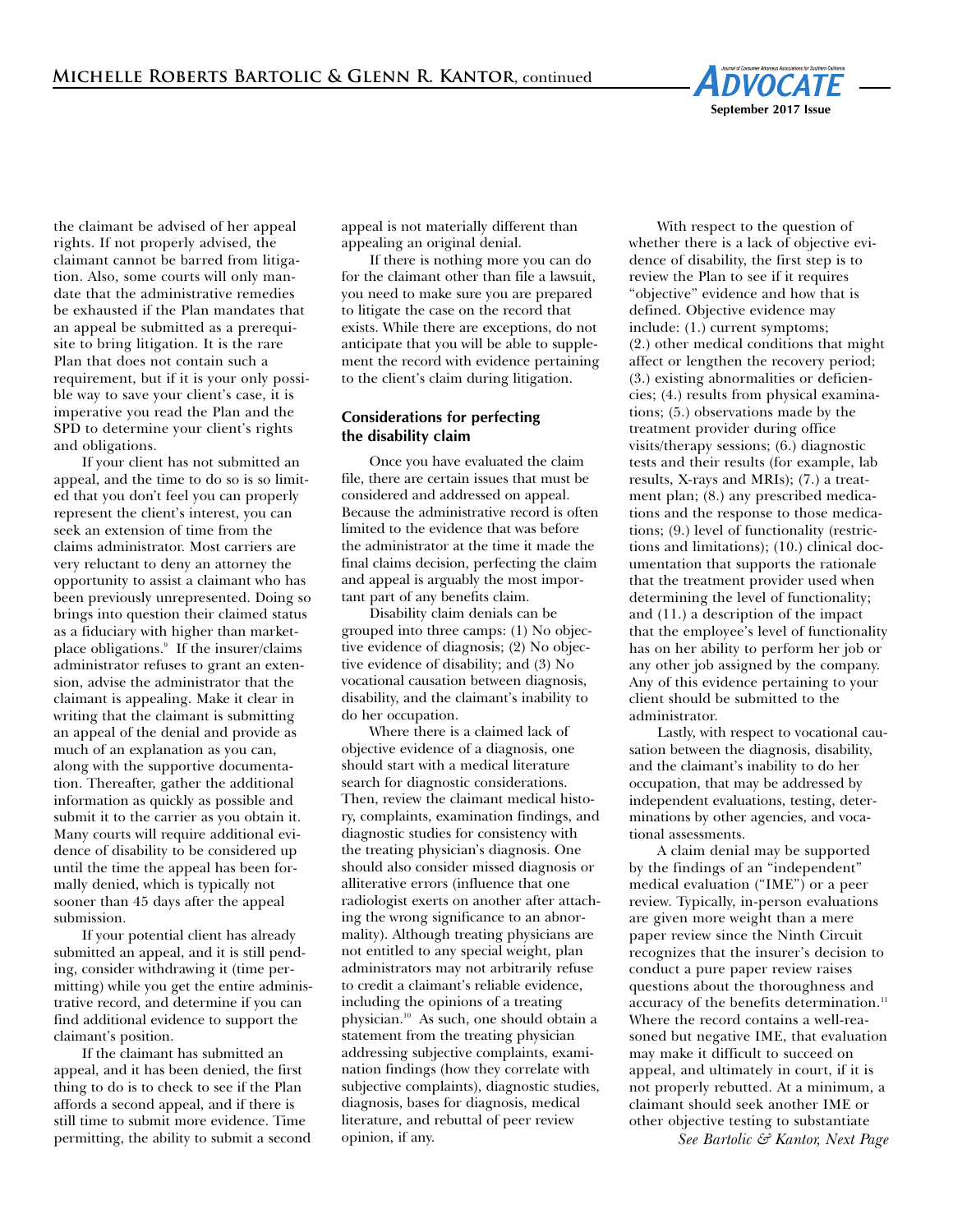

her claim. In the Ninth Circuit, it is often a fatal mistake of claims administrators who may only obtain a records review. Courts will often give more credence to a treating physician, not because he is entitled to deference, but because he has actually examined the claimant and can assess subjective symptoms and credibility. 12

When handling a claim where you have the opportunity to supplement the record, obtaining an IME from a qualified specialist may go a long way towards convincing the court that the denial of the benefit claim was either arbitrary or capricious, or against the weight of the evidence. This may be particularly true where your client has a potential cognitive deficit. Thorough testing by a qualified and respected neuropsychologist may carry the day if the matter proceeds to litigation.

There are times when you may review a file and determine that the denial is predicated on the opinion of a physician whose reports have been the subject of consistent criticism by the courts. If conducting an appeal, it might be in your client's interest to demand that a review be performed by a reviewer without the same level of perceived inherent bias. On the other hand, if you foresee the matter being litigated, you might want to remain silent as to the subjectivity of the utilized reviewer, and attack his credibility at the time of trial.

Similarly, there are a number of claims handling regulations which are intended to mandate that the claimant receive a full and fair review of her claim. The same individual employed by the claims administrator may not be involved in both the original claim and the appeal, the appeal may not be assigned to a subordinate of the person who issued the original claim denial, and it is a requirement that the claims administrator utilize a physician of at least equal expertise as that of the treating physician. In the handing of the claim, some or all of these regulations may have been violated. While some attorneys believe it is incumbent upon them to bring them to the attention of the claims administrator during the appeal process, others

believe it is in their client's best interest to say nothing, and attack the fairness of the appeal during litigation.

#### **The impact of Social Security Disability benefits**

Federal courts have recognized that a determination that an individual is eligible for Social Security Disability Insurance ("SSDI") benefits is relevant evidence that merits consideration in ERISA disability cases. 13

An approved SSDI claim tends to strengthen the claim for disability benefits under the ERISA plan. For clients whose claim for SSDI benefits have been approved, helpful information may be obtained from the SSA file, including Activities of Daily Living forms completed by the claimant, supporting statements of friends, and Residual Functional Capacity evaluations by SSA doctors and treating doctors.

Because an award of SSDI benefits is an offset to the benefits paid by the carrier, it will often assist the claimant in making an SSDI claim, or even go so far as to retain a Social Security vendor to represent the interests of the insured. If successful, it then becomes difficult for the carrier to immediately turn around and deny benefits. Courts have frowned upon denials in these circumstances, suggesting that the conduct comes close to constituting judicial estoppel*.* 14

#### **Beware sub rosa surveillance**

Surveillance of a claimant's activities can be the death knell to her claim if not properly addressed. Often, activities seen on surveillance do not indicate full-time work ability. <sup>15</sup> However, surveillance can suggest that a claimant is not forthcoming about her restrictions or limitations if the filmed activities are grossly inconsistent with her self-report. This goes to the credibility of the claimant and can be important if the disability is based on self-reported symptoms. 16

One should review the administrative record for the claimant's and/or treating doctor's statements about the surveillance. It is important to carefully review surveillance videos and watch time stamps carefully and compare them with the surveillance report. You should also determine whether there are contradictory statements made by the claimant regarding the surveillance; whether there is any evidence in the record which contradicts or is consistent with the activities seen on surveillance; review peer reports for possibly flawed interpretations of the surveillance; obtain client and other statements to "fill in the gaps" of the surveillance; request that the treating physician or IME review surveillance and render an opinion; and investigate whether surveillance was done lawfully. With enough diligence, damage done by surveillance can be rehabilitated.

#### **Vocational evidence is often crucial**

After gathering the relevant evidence, a vocational expert is helpful in showing how a claimant's restrictions and limitations erode the possible occupational base. At the time of a claim denial, the administrative record may contain a vocational assessment, usually based on restrictions and limitations determined by the administrator's own doctor. It is important to analyze the basis of the vocational report as it may be premised on faulty or otherwise unreliable information.

The recent opinion in *Contreras v. United of Omaha Life Ins. Co.*, No. 16 C 3495, 2017 WL 1493701 (N.D. Ill. Apr. 25, 2017) shows that prior work history is not only relevant to determine for what alternative work disability insurance claimants can qualify, but also the likelihood of their ability to meet a particular earning level within a given occupation if they do qualify. Though insurers routinely take a position claimants will earn the median or mean wage for a given occupation, the entry level wage or 10th percentile wage, may be more appropriate if the claimant never did the type of work before. United of Omaha denied Contreras' claim for disability benefits reasoning she was not disabled from any Gainful Occupation under the insurance policy, defined as "an occupation for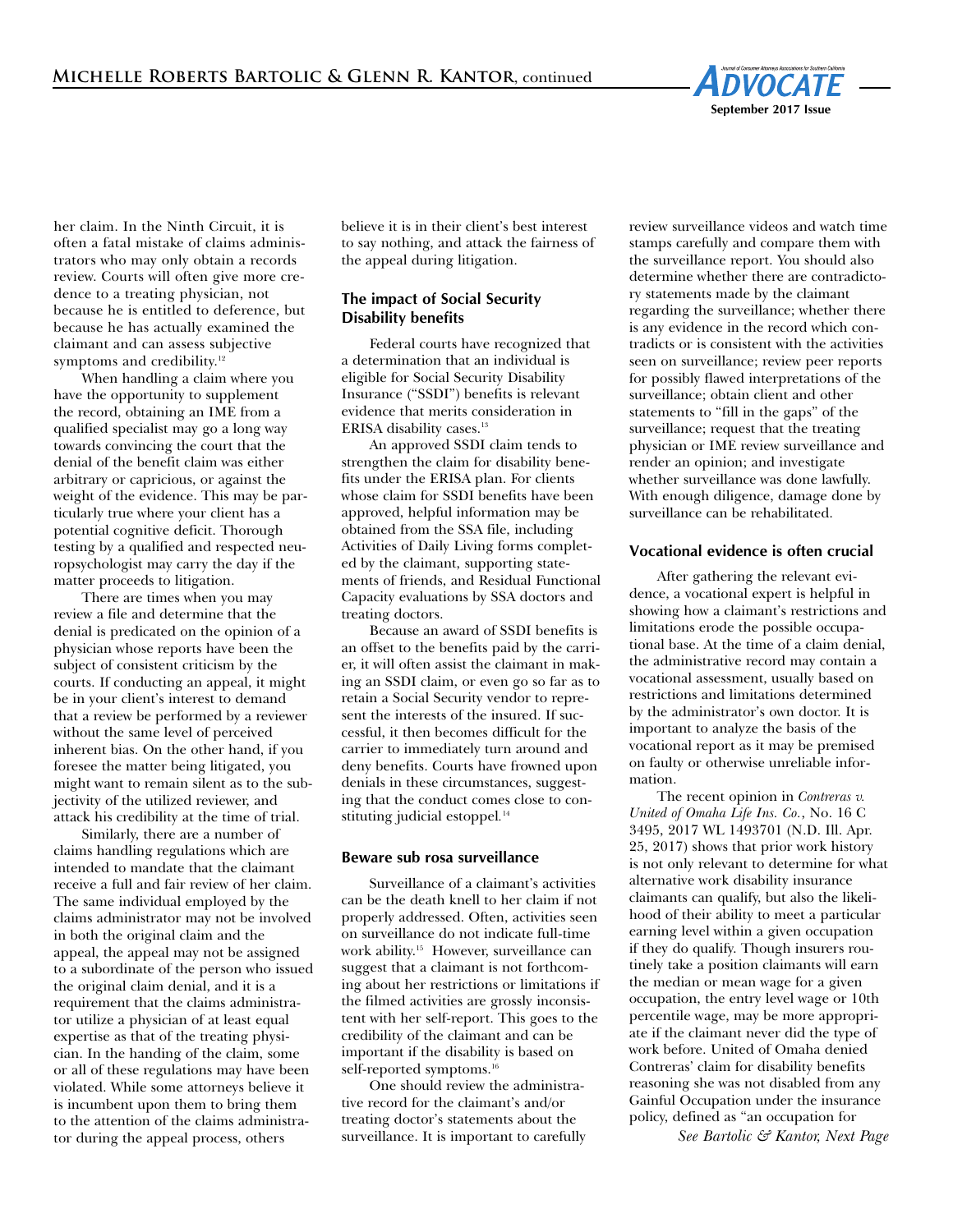

which You are reasonably fitted by training, education or experience, [and] is or can be expected to provide You with Current Earnings at least equal to 85 percent of Basic Monthly Earnings within 12 months of Your return to work." Contreras most recently worked as a hand packer, packing steel lacing, loading a machine with steel lacing for packing, and labeling and palletizing the packages. Before that, she worked as a home health aide, and held several jobs as a retail cashier. The only occupation United of Omaha contended met the policy's requirements as a Gainful Occupation was Order Clerk, a sales and clerical position.

The court explained in order for United of Omaha to prevail, it needed both (1) Contreras to be reasonably fitted for the Order Clerk occupation, and (2) to be able to earn 85 percent of her prior wages within 12 months of starting work as an Order Clerk. Though the parties supplied competing expert vocational reports on the question of Contreras' qualification for work as an Order Clerk, the court declined to make a finding on that question, calling it a "close question." While United of Omaha's expert opined Contreras would earn the median wage as an Order Clerk (which slightly exceeded the policy's required wage), she did not state when that would occur. Contreras' vocational expert, James Radke, explained based on Contreras' work history, if she were able to obtain a

job as an Order Clerk, she would begin at an entry-level wage, which was approximately \$2,271 per month, though the policy's required wage is \$2,808.17 per month. Radke likewise did not opine as to what Contreras' earnings would be within 12 months of beginning work, but the court inferred reasonably that Contreras would not likely yield a 23 percent raise after one year of work. Additionally, the court explained Contreras' prior unskilled work "would be highly unlikely to motivate an employer to pay her at least \$2,808.17 per month – approximately double her earnings as a cashier – within her first year working as an Order Clerk."17

In sum, it is important to not take a vocational assessment at face value and that any rebuttal report clearly sets forth the basis of its findings.

# **What do others have to say?**

Because in typical denial-of-benefits claims, witnesses are not allowed to testify in court, third-party statements in the record can play an important role in providing corroborating evidence of disability and must be considered by the administrator. <sup>18</sup> Indeed, observations made by persons with first-hand knowledge can be very useful in helping to understand how someone functions in activities of daily living on a daily basis. 19 The best practice is to have the witnesses sign statements under the penalty of

perjury. Although administrators must consider this evidence, they often ignore or don't address them. An administrator is highly unlikely to contact the witness to obtain additional information.

In conclusion, the above constitutes only some of many issues an attorney may want to consider in deciding both whether to take a case and the additional information which may be obtained to best support the claims of her client. Given the importance of the claim and appeals process, it is important to devote ample time to making sure the administrative record is as complete as possible. Gathering all of the required evidence may take the entire time until the due date of an appeal so it is important to start the evaluation early and to be aware of possible road bumps.

*Michelle Roberts Bartolic is an ERISA plaintiff's attorney and partner in the Bay Area law firm of* Roberts Bartolic LLP*. Her law firm focuses on ERISA disability, life insurance, severance, and pension benefit claims. Her complete bio can be viewed at www.robertsbartolic.com.*

*Glenn R. Kantor is an ERISA plaintiff's attorney and partner in the Southern California law firm of* Kantor & Kantor LLP*. His law firm handles ERISA and non-ERISA disability, life, and health insurance claims. His complete bio can be viewed at www.kantorlaw.net*

#### 1 29 U.S.C. § 1001, et seq.

<sup>2</sup> Recently, the U.S. Supreme Court decided that for the church plan exemption to apply, a benefit plan maintained by a church-affiliated organization need not be originally established by a church. *Stapleton v. Advocate Health Care Network*, 817 F.3d 517 (7th Cir.), cert. granted, 137 S.Ct. 546, 196 L. Ed. 2d 442 (2016), and rev'd, No. 16-258, 2017 WL 2407476 (U.S. June 5, 2017).

3 Employee Retirement Income Security Act of 1974, § 502(a), 29 U.S.C.A. § 1132 (a).

4 *Heimeshoff v. Hartford Life & Acc. Ins. Co.*, 134 S.Ct. 604, (2013). The first tier of ERISA's remedial scheme is the internal review process required for all ERISA disability-benefit plans. 29 C.F.R. § 2560.503–1. After the participant files a claim for disability benefits, the plan has 45 days to make an "adverse benefit determination." § 2560.503–1(f)(3). Two 30–day extensions are available for "matters beyond the control of the plan," giving the plan a total of up to 105 days to make that determination. *Id*. The plan's time for making a benefit determination may be tolled "due to a claimant's failure to submit information necessary to decide a claim." § 2560.503-1(f)(4).

#### **Endnotes:**

5 See *Harlick v. Blue Shield of California,* 686 F.3d 699 (9th Cir. 2012); *Spinedex Physical Therapy USA Inc. v. United Healthcare of Arizona, Inc.*, 770 F.3d 1282 (9th Cir. 2014).

6 See *Muniz v. Amec Const. Mgmt., Inc.*, 623 F.3d 1290 (9th Cir. 2010).

 $7$  The deadlines facing a potential client may impact your ability to obtain and review the claim file. Typically, the claimant is afforded 180 days to file an appeal. If the deadline to submit the appeal is untenably short, you may wish to reject representation, seek an extension from the claims administrator, or assist the claimant in submitting a "barebones" appeal to preserve the right to ultimately file suit.

8 62 Fed. Reg. 40696-01; 29 CFR § 2570.502c-2.

ERISA imposes higher-than-marketplace quality standards on insurers, requiring a plan administrator to discharge its duties in respect to discretionary claims processing solely in the interests of the plan's participants and beneficiaries. *Metropolitan Life Ins. Co. v. Glenn,* 554 U.S. 105, 128 S.Ct. 2343, (2008).

*Black & Decker Disability Plan v. Nord*, 538 U.S. 822, 834 (2003). *See Bartolic & Kantor, Next Page*